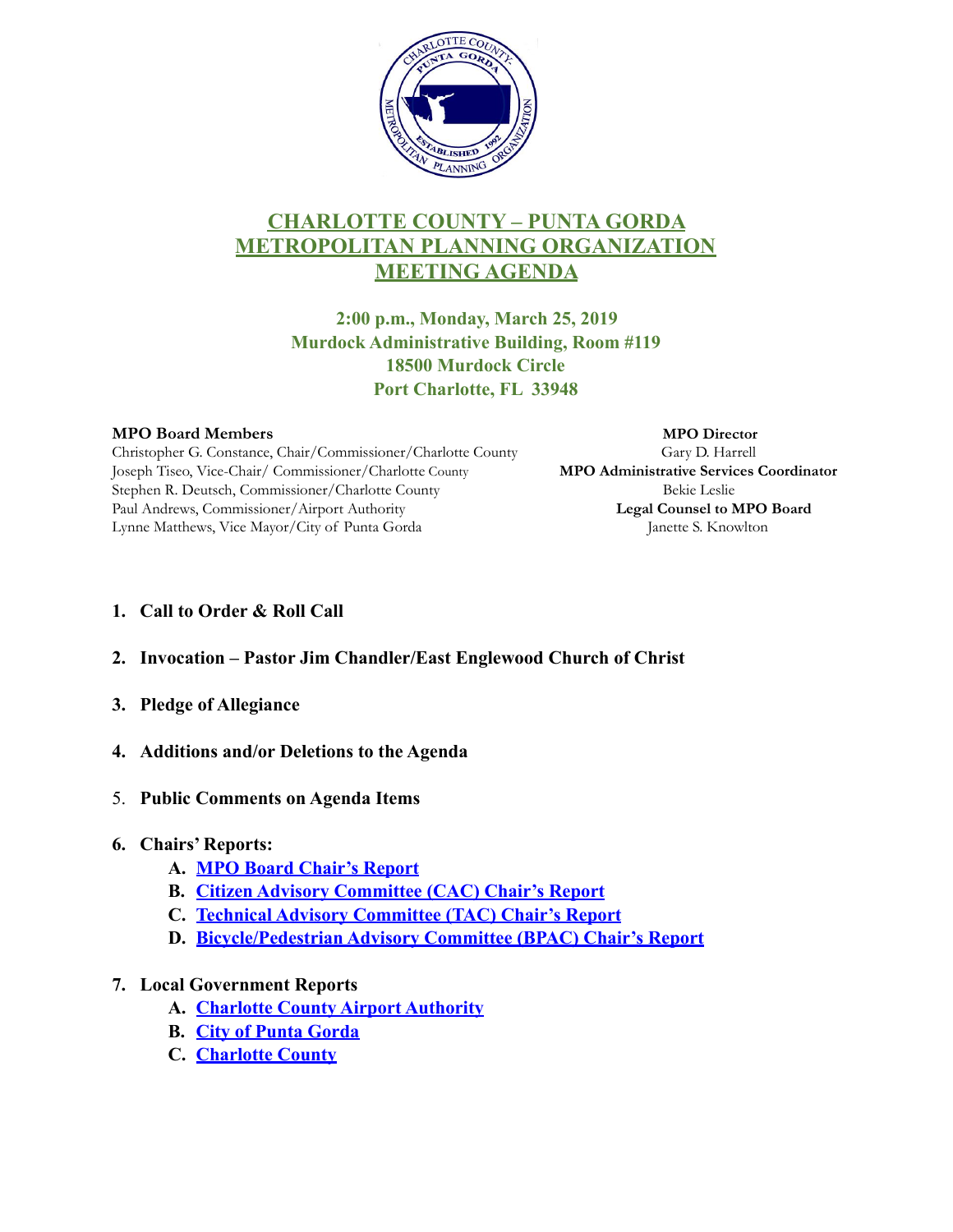#### **CHARLOTTE COUNTY – PUNTA GORDA MPO**

#### **MARCH 25, 2019 AGENDA (continued)**

### 8. **Florida Department of Transportation (FDOT) Report**

- **A. I-75 Possible New Interchange North of Kings Hwy Interchange**
- **B. US 41/Carmalita Street**
- **C. Harbor View Road Combined Funding Study**
- **D. SR 31 Roundabout**
- **E. CR 74 Road Widening**
- **F. US 41 at Aqui Esta Drive**
- **G. SR 776 at Flamingo Blvd**

# **9. Consent Agenda:**

- **A. [December 17, 2018 Charlotte County-Punta Gorda MPO Meeting](https://ccmpo.com/wp/attachments/article/MPO_Board_March_2019/9a.pdf)**
- **B. [January 25, 2019 Charlotte County-Punta Gorda /Sarasota-Manatee MPO](www.ccmpo.com/wp/attachments/article/MPO_Board_March_2019/9b.pdf) [Regional Meeting](https://ccmpo.com/wp/attachments/article/MPO_Board_March_2019/9b.pdf)**
- **C. [February 22, 2019 Charlotte County-Punta Gorda/Lee County MPO Region](www.ccmpo.com/wp/attachments/article/MPO_Board_March_2019/9c.pdf)al [Meeting](https://ccmpo.com/wp/attachments/article/MPO_Board_March_2019/9c.pdf)**
- **D. [Charlotte County Transportation Disadvantaged Local Coordinating Board](www.ccmpo.com/wp/attachments/article/MPO_Board_March_2019/9d.pdf) [\(LCB\) and Citizens' Advisory Committee \(CAC\) Appointments](https://ccmpo.com/wp/attachments/article/MPO_Board_March_2019/9d.pdf)**
- **E. [Amended Public Participation Plan \(PPP\) /Title VI Program](www.ccmpo.com/wp/attachments/article/MPO_Board_March_2019/9e.pdf)**
- **10. FY 2018/2019 FY 2019/2020 Unified Planning Work Program (UPWP) De-Obligation [of \(PL\) Funds/Amendment](https://ccmpo.com/wp/attachments/article/MPO_Board_March_2019/10.pdf)**
- **11. [2019 Project Priorities Discussion](https://ccmpo.com/wp/attachments/article/MPO_Board_March_2019/11.pdf)**
- **12. [Draft Transportation Improvement Program \(TIP\) For Fiscal Year 2019/2020 Fiscal](https://ccmpo.com/wp/attachments/article/MPO_Board_March_2019/12.pdf) [Year 2023/2024](https://ccmpo.com/wp/attachments/article/MPO_Board_March_2019/12.pdf)**
- **13. [2045 Long Range Transportation Plan \(LRTP\) Consultant Selection](https://ccmpo.com/wp/attachments/article/MPO_Board_March_2019/13.pdf)**
- **14. [Taylor Road Shared Use Path PD&E Study](https://ccmpo.com/wp/attachments/article/MPO_Board_March_2019/14.pdf)**
- **15. Public Comments**

### **16. Staff Comments**

**17. Member Comments**

# **18. Adjournment**

No stenographic record by a certified court reporter is made of these meetings. Accordingly, anyone seeking to appeal any decisions involving the matters herein will be responsible for making a verbatim record of the meeting/testimony and evidence upon which any appeal is to be based. (F.S. 286.0105)

IN ACCORDANCE WITH THE AMERICANS WITH DISABILITIES ACT AND CHAPTER 286.26 FLORIDA STATUTES, PERSONS NEEDING SPECIAL ACCOMMODATIONS TO PARTICIPATE IN THIS PROCEEDING SHOULD CONTACT THE CHARLOTTE COUNTY-PUNTA GORDA METROPOLITAN PLANNING ORGANIZATION AT LEAST FORTY-EIGHT (48) HOURS PRIOR TO THE MEETING. CALL (941) 883-3535 BETWEEN 8:00 A.M. AND 5:00 P.M., MONDAY THROUGH FRIDAY.

The MPO's planning process is conducted in accordance with Title VI of the Civil Rights Act of 1964 and related statutes. Any person or beneficiary who believes he or she has been discriminated against because of race, color, religion, sex, age, national origin, disability, or familial status may file a complaint with the Charlotte County-Punta Gorda MPO Title VI Coordinator Wendy W. Scott at (941) 883-3535 or by writing her at 25550 Harbor View Road, Suite 4, Port Charlotte, FL 33980.

**CHARLOTTE COUNTY-PUNTA GORDA METROPOLITAN PLANNING ORGANIZATION** 25550 Harbor View Road, Suite 4, Port Charlotte, FL 33980-2503